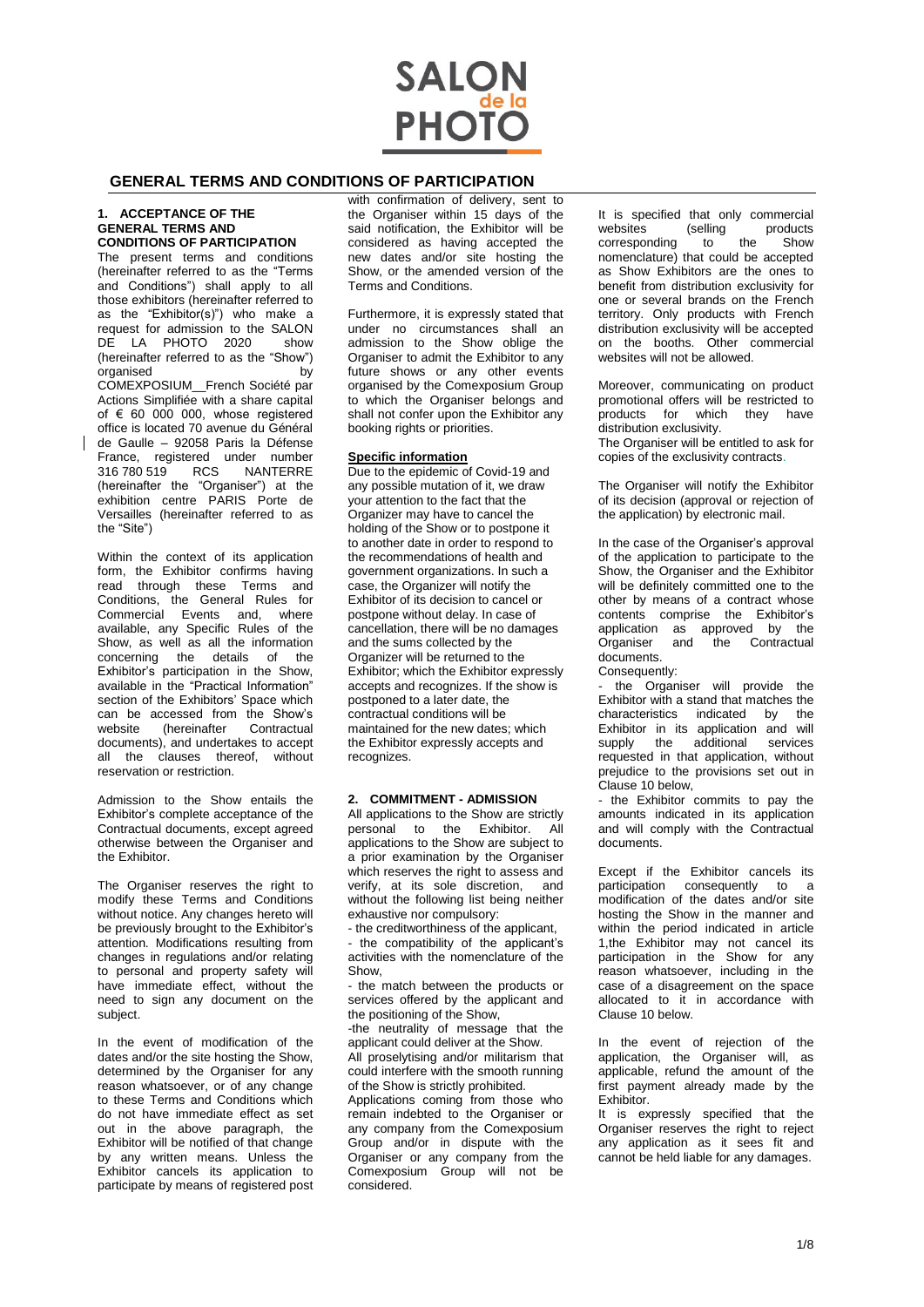The Organiser reserves the right not to consider applications submitted after the deadline for registration defined by the Organiser. After this date has passed, the Organiser no longer guarantees the availability of the stands.

#### **3. INVOICING TERMS**

All prices stated on the Organiser's documentation and on the Show's website are expressed in euros exclusive of taxes. In accordance with<br>the legislative and regulatory the legislative requirements that apply to these services, the value added tax at the current applicable rate will be added.

#### **4. PAYMENT TERMS**

Payment of contractually due amounts shall be made as they fall due and in the following manner:

#### **If the Organiser has received the participation request before April 30th, 2020**

- the first instalment (deposit): shall be paid with the application form sent by post or when the Exhibitor submits its online application, by cheque or bank transfer or, when the application is submitted online, by debit card or at any other date fixed by the Organiser and stated in the application form(30% excl VAT of the global amount);

- the second instalment (deposit): shall be paid from the 30th of April 2020 no later than fifteen (15) days after the date of issue of the corresponding invoice, by cheque or bank transfer (20 % excl VAT of the global amount). No discounts are available for early payment or payments on account.

- the third instalment (balance): shall<br>be paid from June 30<sup>th</sup>, 2020 no later than fifteen (15) days after the date of issue of the balancing invoice, by cheque or bank transfer. No discounts are available for early payment or payments on account

#### **If the Organiser has received the participation request after April 30th , 2020**

.

- the first instalment (deposit): shall be paid with the application form sent by post or when the Exhibitor submits its online application, by cheque or bank transfer or, when the application is submitted online, by debit card or at any other date fixed by the Organiser and stated in the application form (50 % excl VAT of the global amount)..

- the second instalment (balance):<br>shall be paid from June 30<sup>th</sup>, 2020 no later than fifteen (15) days after the date of issue of the balancing invoice, by cheque or bank transfer. No discounts are available for early payment or payments on account.

Registrations occurring less than thirty (30) days before the opening of the



Show must be paid in full by the Exhibitor no more than eight (8) days after the date on which the corresponding invoice was sent to the **Exhibitor** 

That time frame will be reduced to two (2) days if the Exhibitor registers fewer than eight (8) days before the Show opens, and in all instances, payment must be received by the Organiser at least two (2) days before the Show opens.

All requests for an equipped stand submitted after registration shall be payable in full at the time of request.

All amounts should be made payable to the Organiser and must be in euros.

#### **5. SECURE PAYMENT AND PROOF OF TRANSACTION FOR ONLINE APPLICATIONS**

The Show website is protected by a secure payment system and the Organiser has adopted the ATOS SSL encryption procedure, which encodes and protects confidential information.

Unless proven otherwise, data recorded by the Organiser shall constitute proof of all dealings between the Organiser and the Exhibitor Data recorded by the payment system constitutes proof of the financial transactions.

#### **6. LATE AND MISSED PAYMENTS**

Any amounts that remain outstanding after the invoice payment date, will result in the automatic application of late payment interest equal to three times the statutory interest rate, starting from the day following the invoice due date.

If the payment deadlines set out in Clause 4 "Payment Terms" above are not respected, a fixed fee of €40 for debt recovery fees shall be charged by the Organiser in addition to the late payment penalties referred to above (Art. L-441-3, L441- 6 and D445-5 of the French Commercial Code). This fixed fee does not preclude any other fees incurred by the Organiser in recovering unpaid invoices.

Once a stand location has been allocated to an Exhibitor, the balance must be paid before the date stated on the invoice.

Stands will only be made available to Exhibitors once full payment has been received.

#### **7. VAT**

Exhibitors from outside France can obtain a VAT refund as follows:

**\* For companies from European Union member countries:**

• Submit the refund request via the appropriate online State portal where the Exhibitor is registered in accordance with the provisions of

Directive 2008/9/CE of 12 February 2008. In France, this is the fiscal portal at www.impot.gouv.fr.

• A digital copy of the original invoices for all sums over €1,000 excl. tax must be submitted with the online refund request.

The refund request must be submitted by 30 September of the calendar year that follows the refund period.

#### **\* For companies from countries outside the European Union:**

The Exhibitors concerned must appoint a tax representative in France to carry out all tax formalities.

#### **8. TERMINATION CLAUSE – PENALTY CLAUSE**

**8.1** If the Exhibitor fails to pay any of the amounts it owes by the due date regardless of the reason, the contract binding it to the Organiser will be terminated seven (7) days after the Organiser has sent a formal notice expressly stating the terms of this Clause 8.1 to the Exhibitor by any written means, when the breach remains unresolved.

If the Exhibitor expresses the intention of cancelling its participation to the Show, regardless of the reason, the Organiser may implement this termination clause by sending it a formal notice to abandon the cancellation and confirm its participation within seven (7) days.

That period of seven (7) days will begin on the date of the formal notice's notification to the Exhibitor.

The contract will automatically be terminated upon expiration of the above time frame, without the need for the Organiser to have the termination recorded by the courts, and the Organiser will immediately be free to dispose of the space allocated to the **Exhibitor** 

In the event of termination of the contract under this clause, the Exhibitor may pay the full price of its participation in the Show, in the name of this penalty clause. Consequently, the amounts previously paid will definitively remain the property of the Organiser and any outstanding amounts will immediately fall due.

**8.2** As an exception to the above, the contract between the Exhibitor and the Organiser will immediately be terminated as of right and without formal notice:

- if the Exhibitor does not occupy its stand by the day before the Show opens to the public, regardless of the reason,
- in the event of the Exhibitor's registration less than thirty (30) days before the Show opens, if the payment stipulated in Clause 4 of these Terms and Conditions is not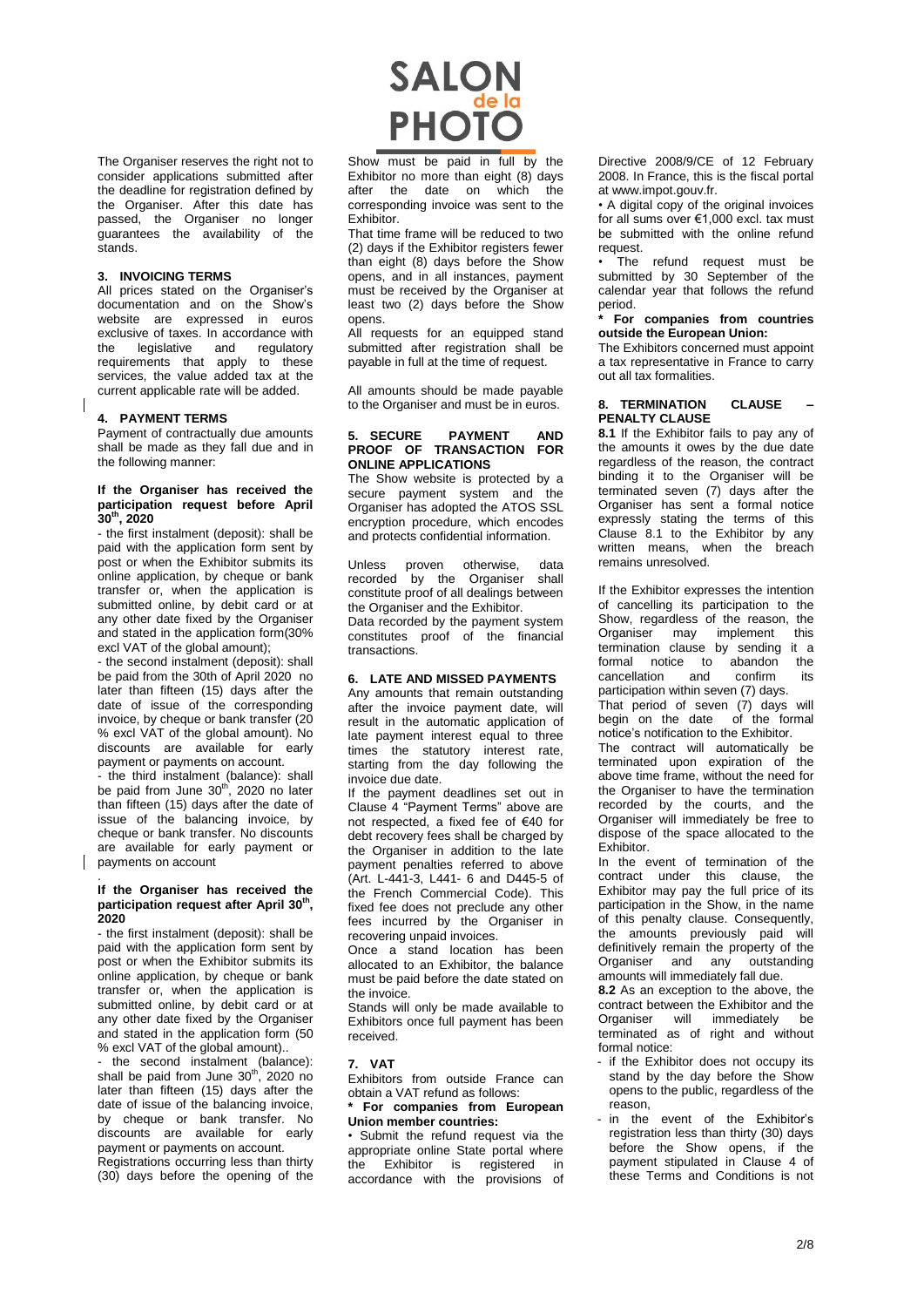made within the time frame set out in the said clause (either eight (8) days or two (2) after the invoice was sent and, in any case, at least two (2) days before the Show opens), regardless of the reason.

In the cases mentioned in article 8.2, the consequences of termination will be the same as those provided by article 1.

# **9. INSURANCE**

# **9.1. Civil liability:**

The Organiser will not be responsible for any damage that the Exhibitor might cause to third parties, including the manager or the owner of the Site hosting the Show.

Consequently, the Exhibitor will, at least ten (10) days before the scheduled Show set-up date, take out insurance contracts with insurance companies certified to perform insurance transactions in France, covering the financial consequences of any liability that may be incumbent upon it for reasons of bodily harm or material or immaterial damage caused to third parties, including the manager and the owner of the Site, as a result of its activity during its participation in the Show (including during the set-up and break-down periods).

At the Organiser's request, the Exhibitor will supply the corresponding current certificate from its insurer, stating the policies taken out, their total sums and their period of validity. Failing this, the Organiser reserves the right to refuse the Exhibitor's access to the Show, without compensation.

#### **9.2. Tenant risk and the Exhibitor's property**

Furthermore, the Organiser will not be responsible for:

 $\triangleright$  property damage caused to the Site's manager and/or owner, affecting personal or real property, in the event of the occurrence of any of the following events: fire, lightning, explosion, water damage, terrorist attack or natural catastrophe.

 $\triangleright$  damage caused to property owned by the Exhibitor or placed in its care.

Consequently, in order to meet the requirements of the company managing the Site, the Organiser will automatically invoice the Exhibitor for the tenant risk / property damage insurance taken out by Comexposium Assurances, under the conditions set out in point 9.3 below.

As applicable, if the Exhibitor can provide proof of its subscription to a tenant risk policy by sending the "certificate of insurance" form to the Organiser at least 10 days before the Show's set-up begins, duly signed and bearing its insurance company's stamp



and stating the benefits provided with a minimum of €3,000,000 per claim, the aforementioned tenant risk / property damage insurance will be cancelled and refunded in full, if already paid. By returning that certificate and requesting the<br>cancellation and if applicable the cancellation and, if applicable, refund of the amount invoiced by the Organiser in the name of tenant risk / property damage insurance, the Exhibitor will no longer receive either form of cover making up the Organiser's insurance policy.

#### **9.3. Insurance provided by the Organiser:**

#### **a) Insurance covering tenant risk and the Exhibitors' property:**

The insurance contract taken out by Comexposium Assurances on behalf of the Exhibitors covers both:

 property damage caused to the Site's manager and/or owner, affecting personal or real property, in the event of the occurrence of any of the following events: fire, lightning, explosion, water damage, terrorist attack or natural catastrophe, up to €3,000,000 per claim,

 damage to the Exhibitor's property.

The amount of cover is specified in the Insurance Rules appended to the application form and is also accessible on the Show website, subject to any changes to the insurance conditions. By taking the insurance, as detailed in the said Insurance Rules, the Exhibitor is taking insurance with Comexposium Assurances, who is the subscriber.

# **b) Supplementary insurance cover for the Exhibitor's property:**

The Exhibitor may also submit a request to the Organiser to subscribe to insurance for:<br>  $\triangleright$  property damage:

 property damage: additional insurance on top of the amounts covered by the principal policy with payment of a premium calculated on the additional capital value,

plasma screens: a specific insurance policy must be taken out.

#### **9.4. Waiver of all recourse a) Against the Site manager and/or Site owner companies:**

Executing the commitments undertaken by the Organiser towards the Site manager and/or Site owner companies, the Exhibitor, by the mere fact of its participation, declares that it waives all recourse that it or its insurers may be entitled to make against these companies and their respective insurers for any damage covered by the tenant risk policy and for any direct or indirect losses the latter parties may cause to its property, equipment and fittings as well as any caused to that of its agents, and additionally for any operating losses and/or extra costs regardless of the cause, with the exception of malicious acts.

In addition, the Exhibitor declares it waives all recourse against the Site manager and/or Site owner companies and their respective insurers in the case of one of the following events occurring, with harm caused to the Exhibitor:

 $\triangleright$  fire damage, theft, water damage, damp or any other situation affecting its own property, with the Exhibitor being required to insure itself against these risks,

 $\triangleright$  abnormal actions by other Site occupants, their staff or suppliers, or visitors,

> interruption or inadvertent functioning of the water, gas or electricity supply, the air conditioning or other general system, the suspension or shut-down, even for an extended period, for a reason out of the control of the Site manager and/or Site owner companies of fluid systems<br>including the automatic fire including the automatic fire extinguisher network, heating and air conditioning systems, or any one of the equipment items shared by the Site,

 $\triangleright$  contamination of the heating, water or air conditioning networks for a reason out of the control of the Site<br>manager and/or Site owner manager and/or Site owner companies,

 $\triangleright$  security measures taken by the Site manager and/or Site owner companies and/or by any government authority, should these cause harm to the Exhibitor.

The Exhibitor undertakes to obtain the same waiver from its insurers.

## **b) Against the Organiser:**

The Exhibitor also declares it waives all recourse that it or its insurers may be entitled to make against the Organiser and its insurers in regard to damage covered by the tenant risk policy and direct or indirect damage its property, equipment and fittings may suffer as well as that of its agents, as well as for any operating losses and/or extra costs regardless of the cause, with the exception of malicious acts. The Exhibitor undertakes to obtain the

same waiver from its insurers. It is further specified that, on the basis of reciprocity and excepting malicious acts, the Organiser and its insurer waive any claim against the Exhibitor and its insurer for damage affecting any property, equipment and fittings belonging to the Organiser and which the Exhibitor is responsible for. It is further specified that this waiver is not applicable for any loss or damage that may affect the Site's buildings, fittings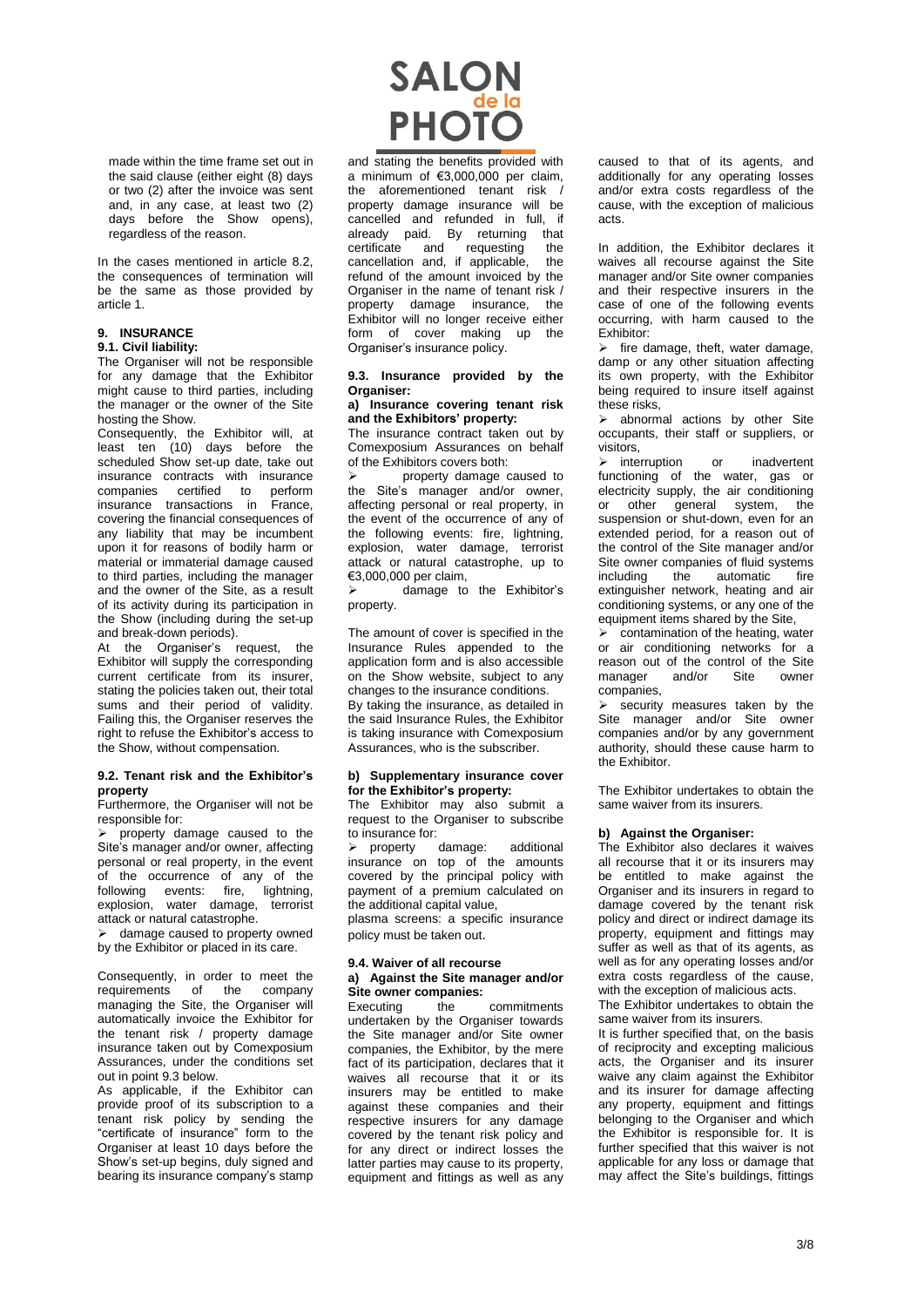and equipment owned by the Site manager and/or Site owner companies and that has been given into the care of the Exhibitor.

## **10. ALLOCATION OF STANDS**

The Organiser will draw up a Show floor plan and allocate stand areas as applications are received, taking into account the Show's different sections. The Organiser will do its best to take into account the wishes expressed by the Exhibitors and the nature of the products exhibited. So as to be able to do this, and taking into account the inherent constraints imposed in the placement of Exhibitors, the Organiser reserves the right to modify the surface area requested by the Exhibitor, up to a maximum of 20%, and to modify the corresponding invoice accordingly, without this giving the Exhibitor the right to cancel its application. The Organiser alone can determine the general arrangement of the Show, as well as the arrangement of the stands at the Site.

Participation in previous events does not give the Exhibitor any special rights to stand locations.

Any complaints made by an Exhibitor about the allocation of stand areas should be addressed in writing to the Organiser within seven (7) days of receiving of the Show's floor plan. The Organiser will review such complaints if they are supported by detailed documentation that clearly sets out the serious nature of, and/or the reasons for, the complaint.

If the Exhibitor has not contacted the Organiser within seven (7) days of sending the features of the Exhibitor's location, the Exhibitor shall be deemed to have accepted the stand allocated to it.

Under no circumstances shall the Organiser be held liable for any consequences arising (disturbances, commercial damages among other things) from the location of a stand allocated to an Exhibitor.

# **11. SUBLETTING/SHARED EXHIBITING**

The Exhibitor may not provide advertising services on any media for a company that is not itself an Exhibitor. Furthermore, the Exhibitor is prohibited from assigning or subletting any stand or part of any stand area that it has been allocated without prior written agreement from the Organiser stating its partners (co-exhibitors, corporation represented…). If the Organiser agrees to the latter, the Exhibitor must pay individual registration fees for each of the companies being on its stand. The Exhibitor will ensure that any sublessee on its stand complies with the Contractual documents. The Exhibitor is liable notably for any breach of the

# **SALON**<br>PHOTO

Contractual documents committed by any sub-lessee on its stand. Moreover the Exhibitor hereby holds harmless the Organiser against any dispute, claim, charge, judgement and/or miscellaneous disbursements that may arise as a consequence of any company present on its stand in relation to their participation in the Show.

# **12. STANDS**

Information regarding the installation, equipment and removal of stands will be available in the Exhibitor's Guide:

# **a) Stand use - compliance with applicable laws and regulations**

Exhibitors are required to be familiar with and comply with all applicable regulations in force at the time of the Show, whether issued by public authorities or by the Organiser, in particular the no-smoking rules that apply to the public areas, the Fire Safety Regulations and the Health and Safety Regulations.

The Fire Safety Regulations and the Health and Safety Regulations will be communicated to Exhibitors in the Exhibitor's Guide.

The Organiser prohibits the operation of any stand that does not comply with these regulations.

The Exhibitor agrees to comply with all laws and regulations that apply to its business and/or the services and businesses that it wishes to develop within the scope of its participation in the Show. To this end, the Exhibitor will lodge all mandatory declarations and obtain the necessary approval and/or accreditation (including for selling and giving away drinks to be consumed on site) so that under no circumstances shall the Organiser have cause to be concerned.

Lastly, the Exhibitor will not cause any discomfort (noise, odour, etc.) to neighbouring Exhibitors or negatively impact the Show's organisation.

## **b) Exclusive services of the stand**

To optimise the safety of people and property during the Event, Exhibitors wishing to order caretaking, cleaning and handling services ratify the preselection and negotiation carried out by the Organiser by authorising it to enter into the service provision agreement(s) in its name and on its behalf. It acknowledges having read the essential conditions of these agreements at the time of registering, and having been informed of the need to refer to the Exhibitor's Guide.

The Organiser's mandate shall end upon conclusion of the service<br>provision agreement (cleaning. agreement handling and/or caretaking).

Performance of the contract and its<br>follow-ups shall therefore be therefore be exclusively managed by the Exhibitor and the service provider, to which it must directly pay the price of the service without COMEXPOSIUM being its agent. Any complaint must therefore be sent to and dealt with directly by the Service Provider. The Organiser shall remain third party to this contractual relationship.

In any event, pursuant to this mandate, only the Exhibitor shall be bound to the service provider in question. The Exhibitor may not seek the liability of<br>the Organiser under any the Organiser under any circumstances, save for the missions conferred as strictly defined previously

# **c) Damage**

Unless stated otherwise, the stand area, the stand itself and any equipment made available to the Exhibitor by the Organiser shall be deemed to be in good condition.

The leased stand must be returned to the Organiser in a clean condition and cleared of any rubbish. The stand and any equipment provided as stand fittings must be returned to the Organiser in good condition. Any damage caused to the occupied space, the stand, the supplied equipment or the existing infrastructure recorded upon return of the stand will be invoiced to the Exhibitor.

# **d) Stand occupation**

The Exhibitors will occupy their stands no later than the day before the Show opens to the public.

The stand must be continually occupied by the Exhibitor during opening hours of the Show to the public

# **e) Pass readers**

The pass readers which may be purchased by the Exhibitor give the visitors the possibility to identify themselves on the Exhibitor's stand, so the Organiser may provide to the Exhibitor their following personal data at least: name, surname,company, phone number, postal mail, email address. This identification process depends on the visitors consent to have their personal data transmitted to the Exhibitor. For that reason, the Organiser does not guarantee the Exhibitor to provide him with a determined amount of data.

The Exhibitor is required to comply with the regulations applicable to the protection of personal data and the sales prospection. Under no circumstances should the Organiser be liable for the Exhibitor's use of the transmitted personal data for which it is solely responsible. Data collected by pass readers will also be used by the Company for statistical purposes and for analysing visitor numbers and interaction. Finally, the Exhibitor is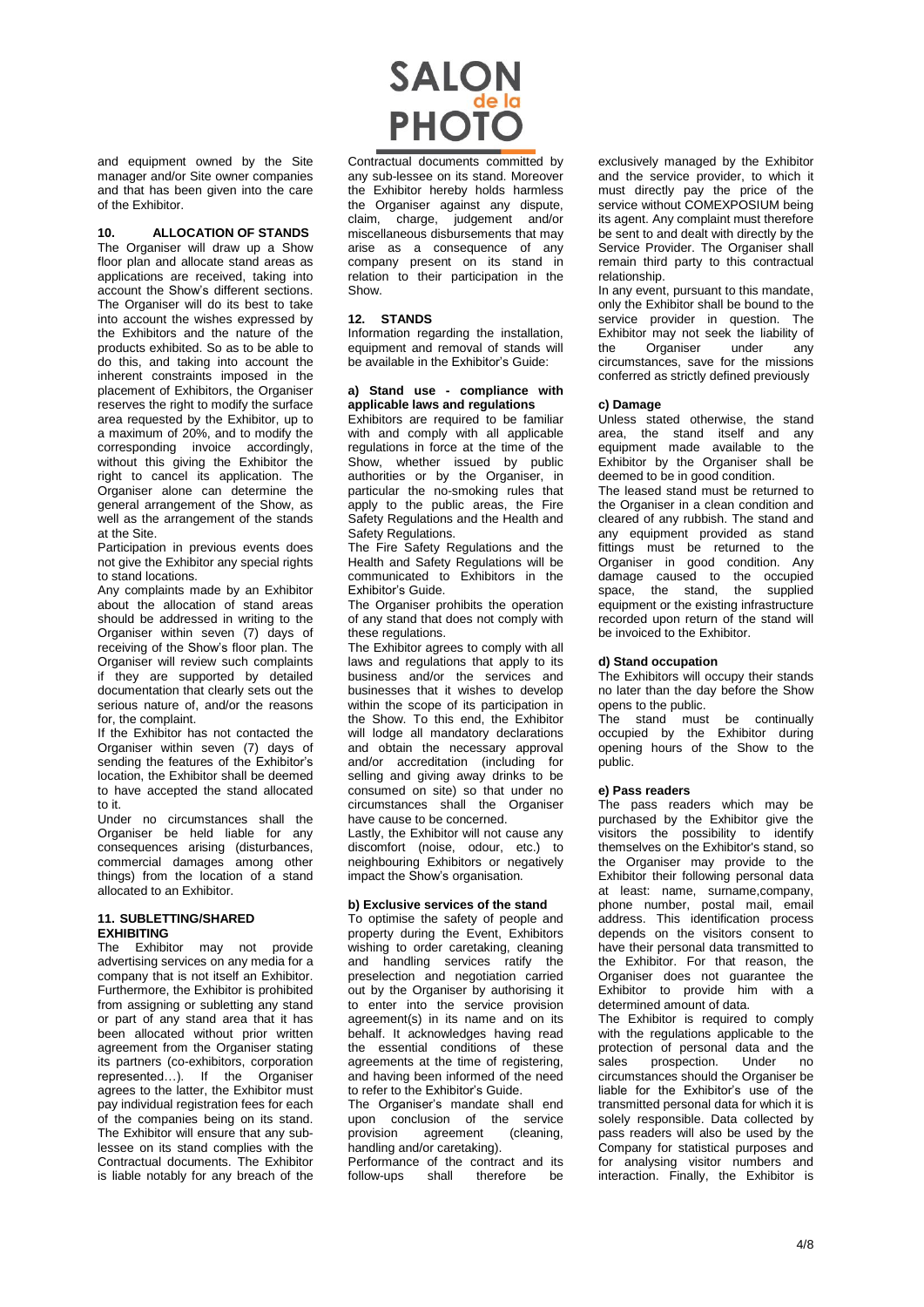informed that the data collected by the pass readers will be used by the Organiser for statistical purposed, stand traffic analyses and interaction with the public.

## **13. PERMITTED PRODUCTS, BRANDS AND SERVICES**

The Exhibitor is prohibited from exhibiting at its stand any products, brands and services other than those listed on its application form.

All exhibited brands undeclared will be invoiced immediately on the Show. Only products and brands, exhibited on the Exhibitor's stand and declared could be sold on the "sales village" of the Show ((hereinafter referred to as the "Sales village").

A brand or a product benefiting from an exclusive dealing contract in France, could be only presented on the Show by the manufacturer or its dealer.

The Organiser will be entitled to ask for copies of the exclusivity contracts.

Moreover, the Exhibitor hereby declares and warrants that it holds all intellectual property rights relating to the products and/or services exhibited, or that is has been authorised by the rights' holder to exhibit the products, brands or services at its stand.

The Exhibitor hereby warrants that the products and/or services it is exhibiting comply with all current applicable safety standards and accepts full liability for any defects in the aforementioned products and services; as such the Organiser cannot be held liable in this respect.

# **14. VISIBILITY**

The Exhibitor shall be solely liable for the contents of all information supplied by it and intended to be broadcasted by the Organiser on the Show's website, and in particular for information about itself and its products and/or services and their characteristics, performance, prices, etc.

The Exhibitor hereby warrants that the aforementioned information is lawful and in particular that it complies with all current regulations relating to the name, offer, presentation, user manual, and description of the scope and terms of the warranty covering the goods, products or services that it is presenting online and, more generally, that this information complies with all current advertising and consumer protection laws.

The Exhibitor has sole liability for the publication of all texts, logos, illustrations, photographs, images, products and brands and the Exhibitor



alone must hold the relevant reproduction rights.

The Exhibitor holds harmless the Organiser against any amicable dispute and judicial proceedings brought by a third party.

# **15. ILLICIT TICKET TOUTING**

The act of offering for sale or showing with the intention to sell or transfer or supplying with the intention to sell or transfer any Show access passes (entry passes, invitations, tickets etc.) in a public or private place or on the Internet, without the authorisation of the Organiser, is a criminal offence punishable by questioning and arrest by the police and a fine of €15,000. The fine is increased to €30,000 for repeat offenders provided in article 313-6-2 of the Penal Code).

# **16. INVITATION CARDS**

The copying or re-sale of invitation cards is strictly prohibited and shall be subject to prosecution and other sanctions provided in article 313-6-2 of the Penal Code).

If the fraudulent use of an invitation card (re-sale, copying, theft, etc.) is brought to its attention, the Organiser reserves the right to withdraw the invitation.

#### **17. DEMONSTRATIONS AND OTHER EVENTS a) Demonstrations**

Demonstrations may only be held at the Show for those products that<br>require a specific technical require a specific technical<br>explanation. Furthermore. such Furthermore. such demonstrations may only take place if the Organiser has given a special prior written authorisation. Demonstrations on a podium raised above the initially planned floor height are strictly prohibited. Demonstrations carried out using a microphone, or which harangue or solicit in any manner, are strictly prohibited. Any full or partial closure of an Exhibitor's stand during normal opening hours to the public and, in particular, during any demonstration, is strictly prohibited<br>without express prior written express prior authorisation from the Organiser.

## **b) Other events**

All attractions, shows and events taking place within an Exhibitor's stand area must be authorised in advance by the Organiser. To this end, the Exhibitor shall provide specific details of the planned event (equipment and audio devices used, type of event, etc.).

In any event, the loud speakers used may not exceed 30 decibels (dB) and they must face the interior of the stand and be angled towards the floor. The sound level shall not exceed 85 decibels (dB).

**c)** Under no circumstances shall any demonstration or event interfere with the neighbouring Exhibitor(s) or the general movement around the Show and, more generally, with the proper running of the Show. Failing this, approval may be revoked without warning.

# **18. ADVERTISING**

All advertising using sound or lighting must comply with the Show's decoration regulations and shall be subject to the prior written agreement of the Organiser. Any such agreement shall be conditional upon the advertising not interfering with any neighbouring Exhibitor(s) or the general movement around the Show and, more generally, with the proper running of the Show. Failing this, approval may be revoked without further warning.

Distribution of brochures, vouchers and other printed matter intended to redirect Show visitors to the Exhibitor's stand is strictly prohibited in the aisles and throughout the Site. Only brochures, vouchers and other printed material offered within the Exhibitor's stand are authorised.

Any documentation given to any visitor to a stand, such as a business card or order form, must bear the stand name or company name of the Exhibitor as it appears on the application form.

### **19. BUSINESS PRACTICES / ABSENCE OF A RIGHT TO**  $W$ *ITHDRAWAL* **COMPETITION**

The French Consumer Code expressly prohibits sales at a premium (Article L 121-19 of the Consumer Code), sales at loss (Article L 442-2 of the Commercial Code), pyramid selling (Article L 121-15 of the Consumer Code), tying sales (Article L 121-11 of the Consumer Code) and false sales.

Any auctions must be in compliance with current legislation.

The Exhibitor will explain to consumers that any purchases made at the Show, other than those subject to a consumer credit agreement (Article L312-18 of the Consumer Code) and those arising from a personal invitation to come to the stand to receive a gift, do not enjoy the right to cancel the purchase. As a result, in the contract proposals made at the Show, the Exhibitor will mention the absence of a cancellation period in clear, legible terms contained in box set apart (Article L 224-59 of the Consumer Code).

Consumers do not benefit from the right of withdrawal for any contract signed with Exhibitors performing their activity under normal conditions as defined in article L 221-1 of the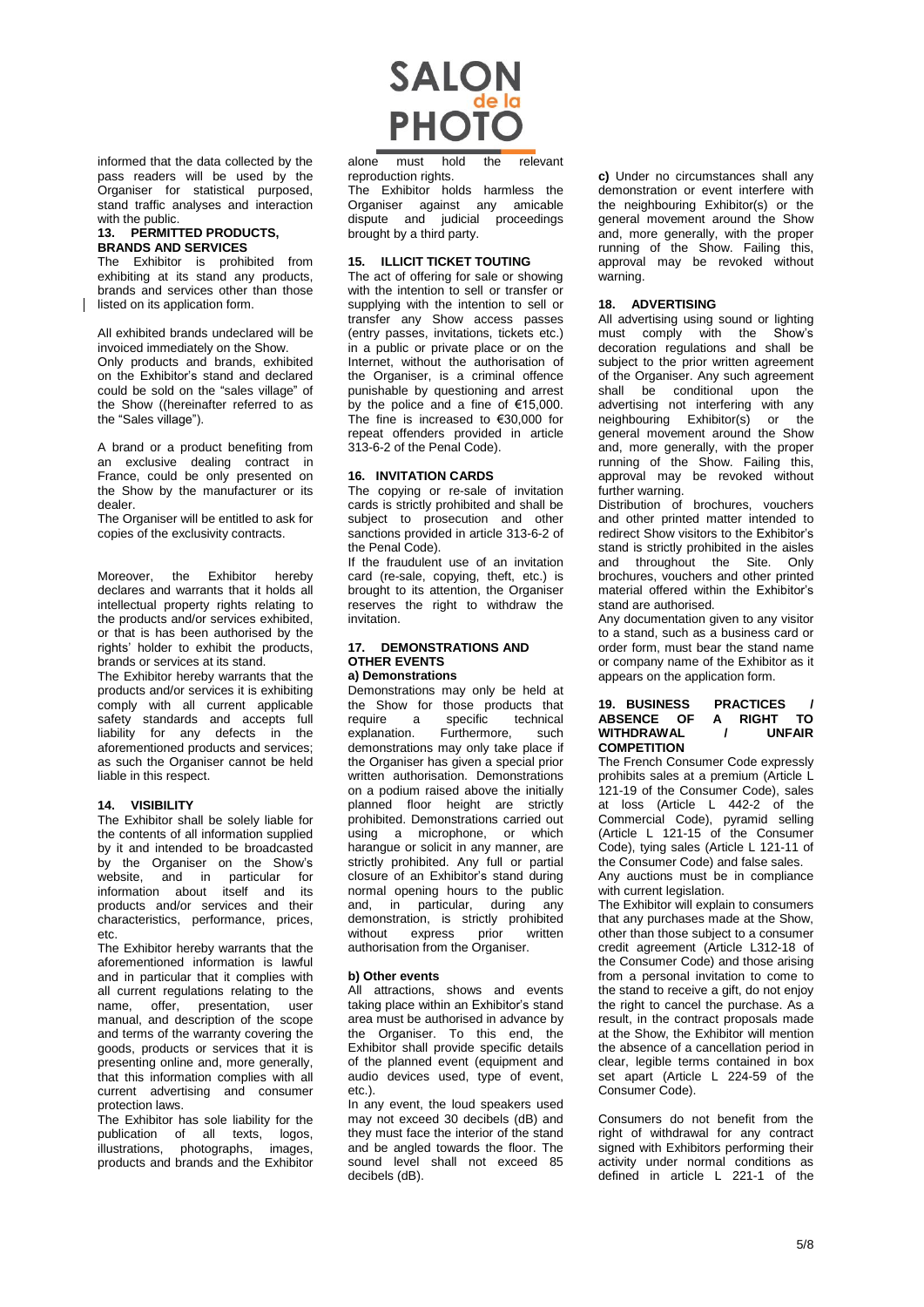

The Exhibitor is hereby expressly prohibited, for the entire period of the Show, from engaging in acts of unfair competition such as conducting surveys and distributing advertising items outside its stand area, where such surveys or distribution give rise to the diversion of visitors to the Show in favour of the Exhibitor.

The Exhibitor is obliged to ensure that any agreements it enters into with visitors to the Show are executed in good faith.

Any sale that includes immediate, onsite delivery of the products to visitors is prohibited at the Show, with the exception of:

- sales of journals and magazines,

sales conducted in the Show's bookshop area,

- sales of products displayed at the Show and conducted at the Sales village by partners who are authorized to exhibit in that area and who meet the conditions for accessibility to the Sales village that appear in a document separate from these general terms and conditions.

Exhibitors who would like to have their products on display available for sale in the Sales village, and who have no commercial relationship with the Sales village partners, must contact the latter at least one month prior to the Show's opening in order to sign a special distribution agreement for the Show. The Organiser will provide the name of the Sales village partners to Exhibitors on request.

In accordance with articles L 612-1 and following of the Consumer Code, the Exhibitor additionally commits to offer to the consumers a mediator in order to solve amicably any dispute arising between them.

#### **Specific rules applicable courses, travel and visits organizers – travel agencies - tour operator– receptive tourism agencies**

The Organiser will analyze and verify the possession of a direct registration at ATOUT France, or the right to be a free services provider for an European Operator, which constitutes a prerequisite condition for all sales of provisions within the territory of France. Receptive tourism agencies from other Member States of the European Union shall justify having requested ATOUT France for a temporary authorization.

It constitutes a formal requirement that will allow the receptive tourism agency to propose offers to visitors. If it does



not have the formal requirement with the name of the exhibitor, the rule which provides the prohibition to sell will be strictly applied.

The Organiser is part of the fight against the illegal exercise of travel sales without registration, and undertakes to enforce a fair competition between the Exhibitors, in compliance with the regulations in force.

The Organiser will not permit any<br>misunderstanding or risk for misunderstanding or risk for consumers who have not been warned. This one must benefit from the protection of the French legislator, in particular regarding inancial guarantee and professional civil liability. The Exhibitor will necessarily have to prove his own registration as a travel agency or as a free services provider for an European operator. Without registration, an operator will only and exclusively be able to promote to its region, its country or its brand, and commits to be submitted to a formal prohibition to sell or to communicate (catalogue, flyers, product notices,…) proposing courses of more than 24 hours, trips and organized visits in these region or country.

## **20. COUNTERFEIT ITEMS**

The Exhibitor will personally ensure the protection of all intellectual/industrial property rights related to the materials, products, services and brands exhibited in accordance with any applicable current legislation and regulatory provisions, and the Organiser shall not be held liable for any failure to comply, particularly in the event of a dispute with another Exhibitor or a visitor to the Show.

In the event that a competent court finds that the Exhibitor has breached the provisions of the present clause, the Organiser reserves the right to oblige the Exhibitor to comply with any stipulations made in the court's findings.

Failing that, the Organiser reserves the right to refuse entry to the Exhibitor or to enforce any sanctions referred to in the Terms and Conditions without the Exhibitor having the right to claim any compensation.

# **21. DISPLAYING PRICES**

Prices must be shown inclusive of all taxes and in the French language, in accordance with current applicable legislation, and must be clearly displayed to ensure the public is well<br>informed. Any price reduction informed. Any announcements (discount, rebate or cashback offer) through labelling, marking or display must comply with all current applicable legislation and regulations relating to the advertising of prices to consumers, and may only appear on small posters within the stand area. The maximum size of any such posted notices is 30 cm x 20 cm.

#### **22. SACEM DECLARATION**

Exhibitors wishing to play music at their stands must give the Organiser prior written notice of the same.<br>Furthermore. the Exhibitor is Furthermore, the Exhibitor is exclusively liable for complying with intellectual property laws relating to the playing of music. Thus the Exhibitor shall make any necessary declarations relating to the playing of music to SACEM (the French collecting society) and hereby undertakes to make any requisite payments.

The Exhibitor holds harmless the Organiser against all claims and/or actions brought by a third party as a consequence of the Exhibitor's failure meet its obligations.

#### **23. PHOTOS/BRANDS**

The Exhibitor, for no charge, expressly authorises the Organiser and the Comexposium Group to:

• take, should they wish to do so, photos and/or videos featuring the Exhibitor and/or members of its team. as well as any products exhibited at its stand,

• use any such images freely on all media and in particular for the purposes of advertising (including on the internet) in France and worldwide for a period of five (5) years beginning from the date of its application form,

• cite and reproduce, for no charge, its trade mark and company name as a commercial reference for the purposes of communication on any media (including the internet) in France and worldwide for a period of five (5) years beginning from the date of its application form.

 Where applicable, represent, broadcast, reproduce, adapt, record, edit, translate, use, exploit at no cost the materials provided by the Exhibitor during the Event which the latter certifies being the owner of the copyrights or certifies having received all the required authorisations from the owner of the copyrights, and also the interventions of the Exhibitors for the purposes of communication on any media (including the internet) in France and worldwide for a period of five (5) years beginning from the date of its application form.

Any Exhibitor who does not wish for all or part of their stand or any elements thereon (logo, trade mark, model) or any members of their team to appear in photographs or films and/or on the Internet by way of advertising material promoting the Show, must advise the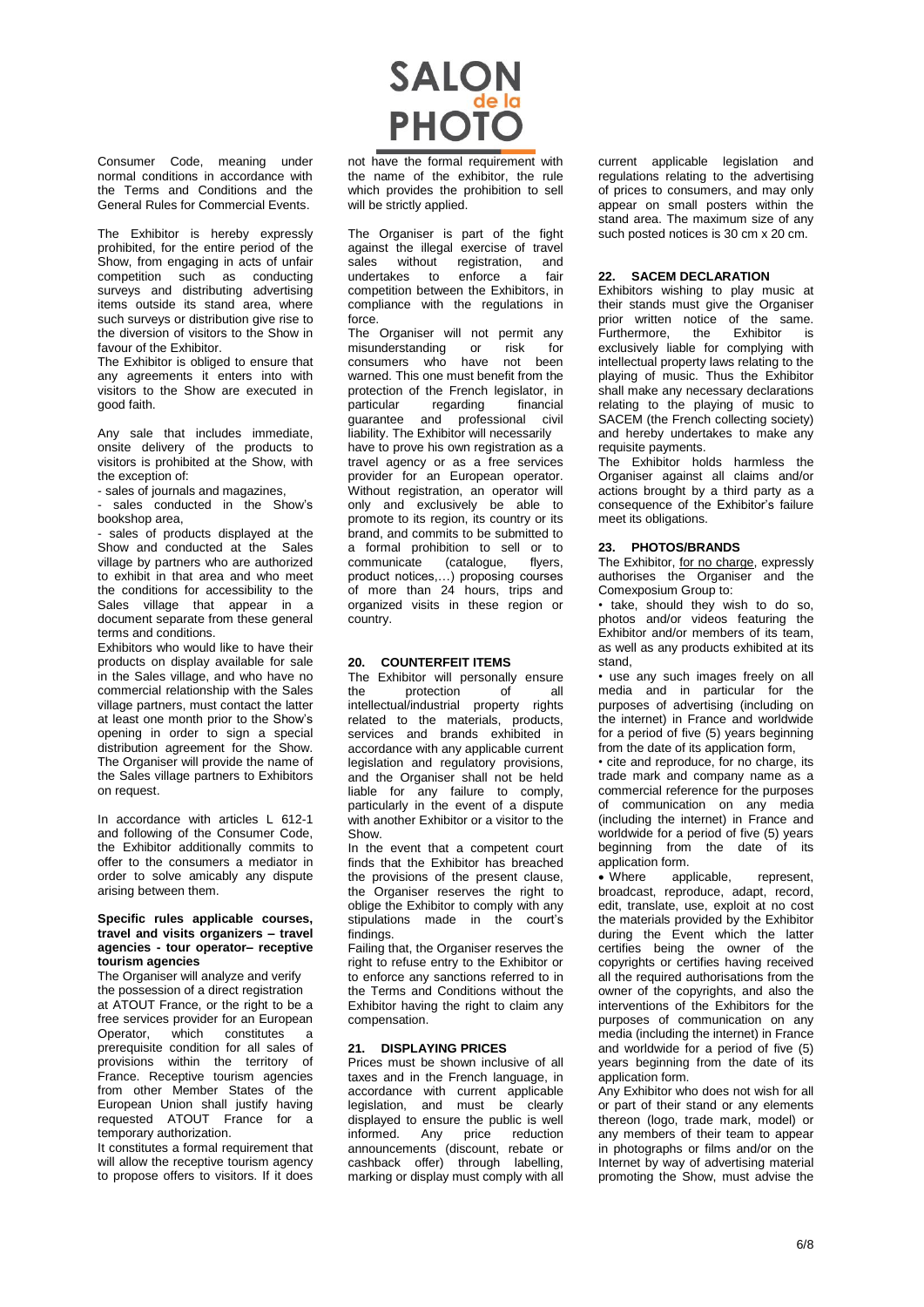# **SALON**<br>PHOTO

Organiser of this in writing before the beginning of the Show.

Furthermore, any Exhibitor wishing to take photographs of the Show must inform the Organiser in writing beforehand. Given this, the Exhibitor will personally ensure it possesses all necessary authorisations to take photographs at the Show and is exclusively responsible for complying with any image rights enjoyed by Exhibitors, public or any other participant to the Show.

# **24. CATALOGUE**

Only the Organiser is authorised to publish, have re-published and distribute the Show catalogue. All information required by the catalogue publishing team will be supplied by the Exhibitors, who remain responsible for it. Under no circumstances will the Organiser be liable for any omissions or reproduction, composition or other errors that may occur.

#### **25. PRACTICAL INFORMATION**

All information about the details of the Exhibitor's participation in the Show can be viewed in the Exhibitors' Space, accessible from the Show's website.

#### **26. CANCELLATION OF THE SHOW DUE TO A FORCE MAJEURE EVENT**

In the event that the Organiser cancels the Show due to a force majeure event<br>as recognised by French as recognised jurisprudence, the Organiser will immediately notify the Exhibitors.

If this occurs, the Organiser shall not be held liable for any loss or damages but shall return to the Exhibitors any amounts paid to it by them.

Force majeure events include:

 $\triangleright$  events described as such in article 1218 of the Civil Code,

 $\triangleright$  events that render the Site's operation impossible, regardless of the cause, and listed exhaustively below:

- fire, explosion, flood, storm, lightning.
- deterioration of technical equipment resulting in it being impossible to operate the Site,
- decision by a government authority to close or requisition the Site.

## **27. PERSONAL DATA**

The Organiser, as data controller, processes the Exhibitor's personal data in order to manage its application to participate in the Show and its business relationship with the Organiser in accordance with these General Terms and Conditions of Participation.

Said information and personal data will also be processed for security purposes in order to comply with legal

and regulatory obligations, as well as to enable the Organiser to improve and personalize the services that it offers. Depending on the choices made by the Exhibitor on its application form, the Exhibitor may also receive, by any communications channel, business proposals and news on the Organiser's activities and services.

The Exhibitor's personal data may be processed, on the basis of the consent (which he may withdraw at any time) in order to communicate to him business proposals and news about other Comexposium Group events and/or their partners, by any communications channel.

Only the Organiser's in-house teams and the service providers that it has authorized in connection with the organization and management of the Show will have access to the Exhibitor's personal data. If applicable, these data can be communicated to third parties, according to the Exhibitor's choice (the Organiser's partners /Comexposium Group Companies).

The personal data that must necessarily be provided are indicated as such on the application form and are necessary for the conclusion and performance of the contract between the Exhibitor and the Organiser. The Organiser will not be able to process the Exhibitor's requests without said data.

In accordance with the applicable regulations, the Exhibitor has a right of access, a right of rectification, a right to object to the processing of its data, a right to delete data and to limit its processing and a right regarding the portability of its data. The Exhibitor may exercise these rights at any time by writing to the company Comexposium - Salon de la Photo 70 avenue du Général de Gaulle – 92058 Paris La Défense Cedex – France or by **email** at privacy@comexposium.com. Finally, the Exhibitor has the right to lodge a complaint with France's Commission nationale de l'informatique et des libertés (the "Cnil").

The Exhibitor's personal data will be kept for the duration of its commercial relationship with the Organizer and then during a period of 5 years from the date on which the Exhibitor most recently expressed an interest]

The data needed to establish proof of the said relationship, the data needed to comply with these General Terms and Conditions of Participation and the

data needed in order for the Organizer to comply with its legal and regulatory obligations shall be kept in accordance with provisions in force.

# **28. SUBSTITUTION OPTION**

As part of the execution hereof, the Organiser may at any time be free to: - be replaced by any company from the Comexposium Group to which it belongs, understood as referring to any controlling, controlled by or placed under the same control as the Organiser (as defined by Article L 233- 3 of the Commercial Code), or

- assign or transfer, in any way and to any person of its choice, the rights and obligations ensuing from these Terms and Conditions, namely in the event of sale or lease management of the Show's business assets.

It is expressly agreed that this transfer and substitution will not alter the application to participate in the Show, which the Exhibitor will uphold.

# **29. COMPLIANCE**

The Exhibitor shall abide by all<br>applicable legal requirements applicable legal requirements governing the duties (especially the Sapin 2 law, the Foreign Corrupt Practices Act and UK Bribery Act for<br>anticorruption requirements). anticorruption requirements), obligations, and internal business practices that shall be transmitted to the Organizer and shall obtain any permits or licenses necessary for its operations. The Exhibitor shall not undertake any action in violation of any applicable legal requirement that could result in liability being imposed the Organizer. The Exhibitor engages to comply with the internal policies (especially the Code of Business Ethics and the Gift & Hospitality process available on the corporate website of the Organizer [www.comexposium.com](https://office365.eu.vadesecure.com/safeproxy/1/dmVyc2lvbjoyfG1lc3NhZ2VJRDpBQU1rQUdZME5qSmlaV1ZtTFRVeU1qY3ROR000T0MwNE1XWTBMVEUwTnpRMU9HUm1OalV4TXdCR0FBQUFBQUFxUjZhQUVIejZUN0lKM3ZBQkt1UVpCd0RLdjU1aVFuX0FRcG02M0pydnRUVTdBQUFBQUFFTUFBREt2NTVpUW5fQVFwbTYzSnJ2dFRVN0FBQVBGdzlYQUFBPXxlbWFpbEZyb206YXhlbGxlLnJlYnV0QGNvbWV4cG9zaXVtLmNvbXxlbWFpbFRvOm1vcmdhbmUuYmVyYW5nZXJAY29tZXhwb3NpdW0uY29tfGxvZ2luOmNiMWM1NDU4LWY0YTktNDlmNy05ZjBlLTM3M2Q3NGY4ODRlOHxjbGllbnRUeXBlOm9mZmljZQ==/www.comexposium.com) ) disclosed by the Organizer and any requirement edited by those.

# **30. COMPLAINTS AND DISPUTES - GOVERNING LAW - JURISDICTION**

All complaints must be sent by registered post with confirmation of delivery within ten (10) days of the Show closing.

The parties shall endeavour to settle amicably and rapidly any dispute that may arise between them in relation to the interpretation and/or execution of the contract and these Terms and **Conditions** 

If at the end of a period of 90 calendar days after the date of receipt of the registered letter with acknowledgement of receipt notifying the dispute, the Organiser and the Exhibitor Partner do not reach an agreement, the dispute will then fall within the exclusive jurisdiction of the courts of Nanterre.